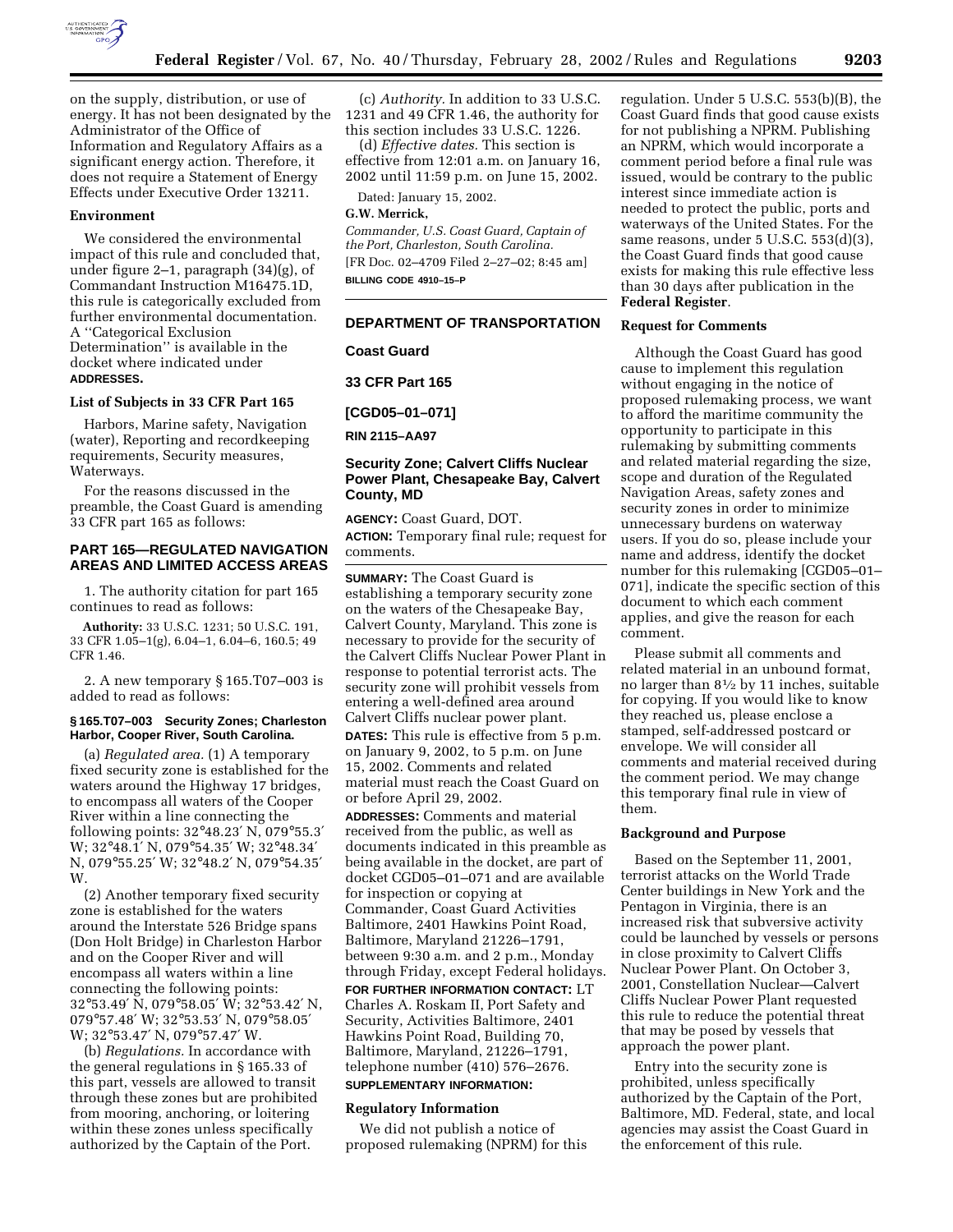#### **Regulatory Evaluation**

This rule is not a ''significant regulatory action'' under section 3(f) of Executive Order 12866, Regulatory Planning and Review, and does not require an assessment of potential costs and benefits under section 6(a)(3) of that Order. The Office of Management and Budget has not reviewed it under that Order. It is not ''significant'' under the regulatory policies and procedures of the Department of Transportation (DOT) (44 FR 11040, February 26, 1979).

We expect the economic impact of this rule to be so minimal that a full Regulatory Evaluation under paragraph 10e of the regulatory policies and procedures of DOT is unnecessary. This regulation is of limited duration to handle the emergency situation and vessels may transit around the zone.

#### **Small Entities**

Under the Regulatory Flexibility Act (5 U.S.C. 601–612), the Coast Guard considered whether this rule would have a significant economic effect upon a substantial number of small entities. ''Small entities'' include small businesses, not-for-profit organizations that are independently owned and operated and are not dominant in their fields, and governmental jurisdictions with populations of less than 50,000. Because of a good cause exception, this rule was not preceded by a general notice of proposed rulemaking and, therefore, is exempt from the requirements of the Regulatory Flexibility Act. (5 U.S.C. 603). Although this rule is exempt, we have reviewed it for potential economic impact on small entities and the Coast Guard certifies under 5 U.S.C. 605(b) that this rule will not have a significant economic impact on a substantial number of small entities.

Most charter fishing activity on the Chesapeake Bay takes place outside of the affected area. Approximately 15 charter-fishing vessels per day operate within the area encompassed by the security zone. These charter-fishing vessels will be excluded from further fishing within this zone, and will be forced to seek fishing opportunities in other areas. The added time and expense necessary to seek out, and travel to other fishing areas will result in a loss of revenue to the charter fishing vessel operators. Localized impact notwithstanding, the overall impact of this regulation on the Chesapeake Bay charter fishing fleet is expected to be minor.

If you think that your business, organization, or governmental jurisdiction qualifies as a small entity

and that this rule will have a significant economic impact on it, please submit a comment to the office listed under **ADDRESSES**. In your comment, explain why you think it qualified and how and to what degree this rule would economically affect it.

# **Assistance for Small Entities**

Under section 213(a) of the Small Business Regulatory Enforcement Fairness Act of 1996 (Public Law 104– 121), we want to assist small entities in understanding this rule so that they can better evaluate its effects on them and participate in the rulemaking. If the rule would affect your small business, organization, or governmental jurisdiction and you have questions concerning its provisions or options for compliance, please contact the address listed under **ADDRESSES**.

Small businesses may send comments on the actions of Federal employees who enforce, or otherwise determine compliance with, Federal regulations to the Small Business and Agriculture Regulatory Enforcement Ombudsman and the Regional Small Business Regulatory Fairness Boards. The Ombudsman evaluates these actions annually and rates each agency's responsiveness to small business. If you wish to comment on actions by employees of the Coast Guard, call 1– 888–REG–FAIR (1–888–734–3247).

#### **Collection of Information**

This rule calls for no new collection of information under the Paperwork Reduction Act of 1995 (44 U.S.C. 3501– 3520).

#### **Federalism**

A rule has implications for federalism under Executive Order 13132, Federalism, if it has a substantial direct effect on State or local governments and would either preempt State law or impose a substantial direct cost of compliance on them. We have analyzed this rule under that Order and have determined that it does not have implications for federalism.

### **Unfunded Mandates Reform Act**

The Unfunded Mandates Reform Act of 1995 (2 U.S.C. 1531–1538) requires Federal agencies to assess the effects of their discretionary regulatory actions. In particular, the Act addresses actions that may result in the expenditure by a State, local, or tribal government, in the aggregate, or by the private sector of \$100,000,000 or more in any one year. Though this rule will not result in such expenditure, we do discuss the effects of this rule elsewhere in this preamble.

### **Taking of Private Property**

This rule will not affect a taking of private property or otherwise have taking implications under Executive Order 12630, Governmental Actions and Interference with Constitutionally Protected Property Rights.

### **Civil Justice Reform**

This rule meets applicable standards in sections 3(a) and 3(b)(2) of Executive Order 12988, Civil Justice Reform, to minimize litigation, eliminate ambiguity, and reduce burden.

### **Protection of Children**

We have analyzed this rule under Executive Order 13045, Protection of Children from Environmental Health Risks and Security Risks. This rule is not an economically significant rule and does not create an environmental risk to health or risk to security that may disproportionately affect children.

# **Indian Tribal Governments**

This rule does not have tribal implications under Executive Order 13175, Consultation and Coordination with Indian Tribal Governments, because it does not have a substantial direct effect on one or more Indian tribes, on the relationship between the Federal Government and Indian tribes, or on the distribution of power and responsibilities between the Federal Government and Indian tribes.

# **Energy Effects**

We have analyzed this rule under Executive Order 13211, Actions Concerning Regulations That Significantly Affect Energy Supply, Distribution, or Use. We have determined that it is not a ''significant energy action'' under that order because it is not a ''significant regulatory action'' under Executive Order 12866 and is not likely to have a significant adverse effect on the supply, distribution, or use of energy. It has not been designated by the Administrator of the Office of Information and Regulatory Affairs as a significant energy action. Therefore, it does not require a Statement of Energy Effects under Executive Order 13211.

# **Environment**

We have considered the environmental impact of this rule and concluded that under figure 2–1, paragraph (34)(g), of Commandant Instruction M16475.lD, this rule is categorically excluded from further environmental documentation. This regulation establishes a security zone. A ''Categorical Exclusion Determination'' is available in the docket for inspection